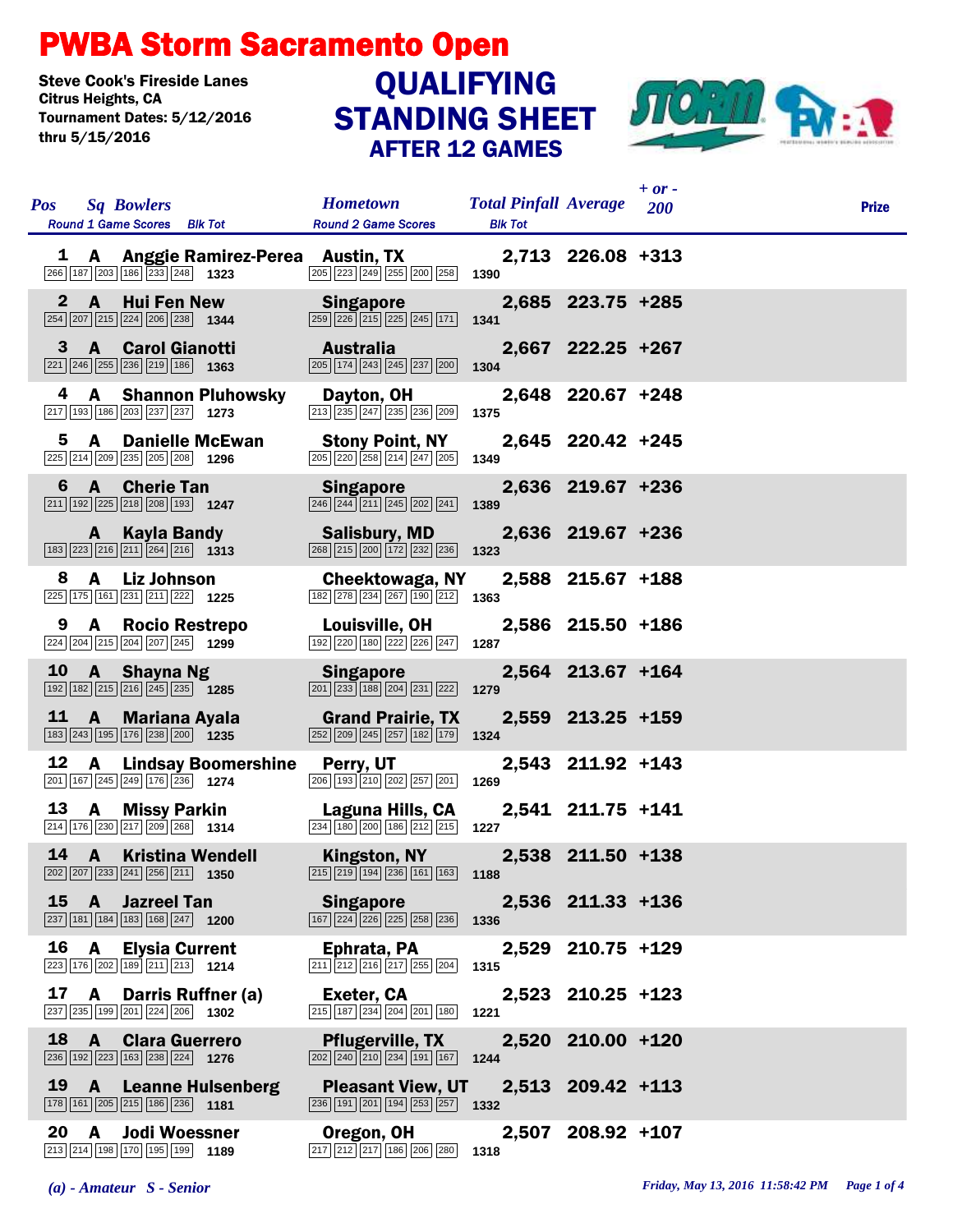| <b>Pos</b> |                 | <b>Sq Bowlers</b><br>Round 1 Game Scores Blk Tot                                                                         |                             | <b>Hometown</b><br><b>Round 2 Game Scores</b>                                                                   | <b>Total Pinfall Average</b><br><b>Blk Tot</b> |                   | $+ or -$<br>200 | <b>Prize</b> |
|------------|-----------------|--------------------------------------------------------------------------------------------------------------------------|-----------------------------|-----------------------------------------------------------------------------------------------------------------|------------------------------------------------|-------------------|-----------------|--------------|
| 21         | A               | <b>Karen Marcano</b><br>235 181 181 198 202 224 1221                                                                     |                             | Venezuela<br>$\boxed{206}$ $\boxed{208}$ $\boxed{200}$ $\boxed{227}$ $\boxed{216}$ $\boxed{224}$                | 1281                                           | 2,502 208.50 +102 |                 |              |
|            | A               | <b>Stefanie Johnson</b><br>213 259 189 184 148 244 1237                                                                  |                             | <b>Grand Prairie, TX</b><br>$\boxed{247}$ $\boxed{204}$ $\boxed{191}$ $\boxed{216}$ $\boxed{168}$ $\boxed{239}$ | 1265                                           | 2,502 208.50 +102 |                 |              |
|            | $23 \quad A$    | <b>Bryanna Cote</b><br>221 196 156 212 213 247 1245                                                                      |                             | <b>Red Rock, AZ</b><br>151 173 210 250 205 266                                                                  | 1255                                           | 2,500 208.33 +100 |                 |              |
|            | A               | Amber Vega (a)<br>$\boxed{200}$ $\boxed{246}$ $\boxed{211}$ $\boxed{181}$ $\boxed{221}$ $\boxed{247}$ <b>1306</b>        |                             | Orangevale, CA<br>171 244 186 183 183 227                                                                       | 1194                                           | 2,500 208.33 +100 |                 |              |
| 25         | $\mathbf{A}$    | 237 231 209 182 225 235 1319                                                                                             | <b>Mariana Alvarado (a)</b> | <b>Sacramento, CA</b><br>213 194 199 201 189 182                                                                | 1178                                           | 2,497 208.08      | $+97$           |              |
|            | 26 A            | <b>Kelly Kulick</b><br>172 202 157 289 184 208 1212                                                                      |                             | Union, NJ<br>$\boxed{215}$ $\boxed{203}$ $\boxed{201}$ $\boxed{279}$ $\boxed{216}$ $\boxed{166}$                | 1280                                           | 2,492 207.67      | $+92$           |              |
|            |                 | $\boxed{201}$ $\boxed{246}$ $\boxed{261}$ $\boxed{170}$ $\boxed{183}$ $\boxed{207}$ <b>1268</b>                          | 27S A Carolyn Dorin-Ballard | Keller, TX<br>$\boxed{237}$ $\boxed{171}$ $\boxed{181}$ $\boxed{278}$ $\boxed{161}$ $\boxed{190}$               | 1218                                           | 2,486 207.17      | +86             |              |
|            | A               | Diana Zavjalova<br>$\boxed{238}$ $\boxed{236}$ $\boxed{195}$ $\boxed{195}$ $\boxed{214}$ $\boxed{234}$ <b>1312</b>       |                             | Latvia<br>177 225 155 202 179 236                                                                               | 1174                                           | 2,486 207.17      | $+86$           |              |
| 29         | A               | <b>Shannon O'Keefe</b><br>182 201 178 279 193 224 1257                                                                   |                             | O'Fallon, IL<br>243 196 216 170 202 200                                                                         | 1227                                           | 2,484 207.00      | $+84$           |              |
| 30         | $\mathbf{A}$    | 166 187 256 200 217 220 1246                                                                                             | <b>Maria Jose Rodriguez</b> | <b>Austin, TX</b><br>$\boxed{232}$ $\boxed{216}$ $\boxed{178}$ $\boxed{199}$ $\boxed{190}$ $\boxed{221}$        | 1236                                           | 2,482 206.83      | $+82$           |              |
| 31         | <b>A</b>        | $\boxed{236}$ 183 216 222 208 159 1224                                                                                   | <b>Tannya Roumimper</b>     | <b>Indonesia</b><br>167 202 227 219 199 243                                                                     | 1257                                           | 2,481 206.75      | $+81$           |              |
| 32         | $\mathbf{A}$    | 202 200 188 192 202 193 1177                                                                                             |                             | Jacqueline Carbonetto Blauvelt, NY<br>179 238 237 189 221 219                                                   | 1283                                           | 2,460 205.00      | $+60$           |              |
|            | <b>Cut Line</b> | 33 A Sandra Gongora                                                                                                      | <b>Cash Line</b>            | Mexico                                                                                                          |                                                | 2,457 204.75      | $+57$           |              |
|            |                 | 194 217 214 253 214 236 1328                                                                                             |                             | 191 168 198 186 180 206 1129                                                                                    |                                                |                   |                 |              |
|            |                 | 34 A Summer Jasmin<br>223 143 178 194 232 269 1239                                                                       |                             | <b>Beckley, WV</b><br>$\boxed{226}\boxed{231}\boxed{197}\boxed{190}\boxed{193}\boxed{180}$ 1217                 |                                                | 2,456 204.67 +56  |                 |              |
|            | $35 \quad A$    | <b>Diandra Asbaty</b><br>$\boxed{174}$ $\boxed{209}$ $\boxed{173}$ $\boxed{225}$ $\boxed{209}$ $\boxed{258}$ <b>1248</b> |                             | Chicago, IL<br>199 236 161 184 220 203                                                                          | 1203                                           | 2,451 204.25      | $+51$           |              |
| 36         | A               | <b>Natalie Goodman</b><br>178 231 188 199 168 214 178                                                                    |                             | O'Fallon, IL<br>$\boxed{171}$ $\boxed{221}$ $\boxed{211}$ $\boxed{232}$ $\boxed{239}$ $\boxed{195}$             | 1269                                           | 2,447 203.92      | $+47$           |              |
| 37         |                 | <b>A</b> Daphne Tan<br>195 168 190 207 225 211 1196                                                                      |                             | <b>Singapore</b><br>$\boxed{223}\ \boxed{186}\ \boxed{226}\ \boxed{203}\ \boxed{199}\ \boxed{202}$              | 1239                                           | 2,435 202.92      | $+35$           |              |
|            | 38 A            | Karen Rosprim (a)<br>249 190 182 187 216 224 1248                                                                        |                             | Albany, CA<br>185 170 181 195 200 203                                                                           | 1134                                           | 2,382 198.50      | $-18$           |              |
|            | $39 \quad A$    | <b>Kaidee Sutphin</b><br>202 157 204 231 186 222 1202                                                                    |                             | <b>Mount Dora, FL</b><br>162 202 205 222 163 223                                                                | 1177                                           | 2,379 198.25      | $-21$           |              |
| 40         | A               | <b>Jennifer Higgins</b><br>191 179 236 175 226 203 1210                                                                  |                             | Westerville, OH<br>187 200 212 203 178 182                                                                      | 1162                                           | 2,372 197.67      | $-28$           |              |
| 41         |                 | A Tnia Falbo<br>197 183 234 220 199 181 1214                                                                             |                             | Greensburg, PA<br>203 151 205 199 220 176                                                                       | 1154                                           | 2,368 197.33      | $-32$           |              |
| 42         | $\mathbf{A}$    | $\boxed{223}$ 187 208 182 184 184 185                                                                                    |                             | Blair Blumenscheid (a) Columbus, OH<br>183 199 201 197 187 227                                                  | 1194                                           | 2,362 196.83      | $-38$           |              |
| 43         | $\mathbf{A}$    | <b>Josie Earnest</b><br>155 207 206 206 199 221 194                                                                      |                             | <b>Nashville, TN</b><br>185 194 181 180 215 212                                                                 | 1167                                           | 2,361 196.75      | $-39$           |              |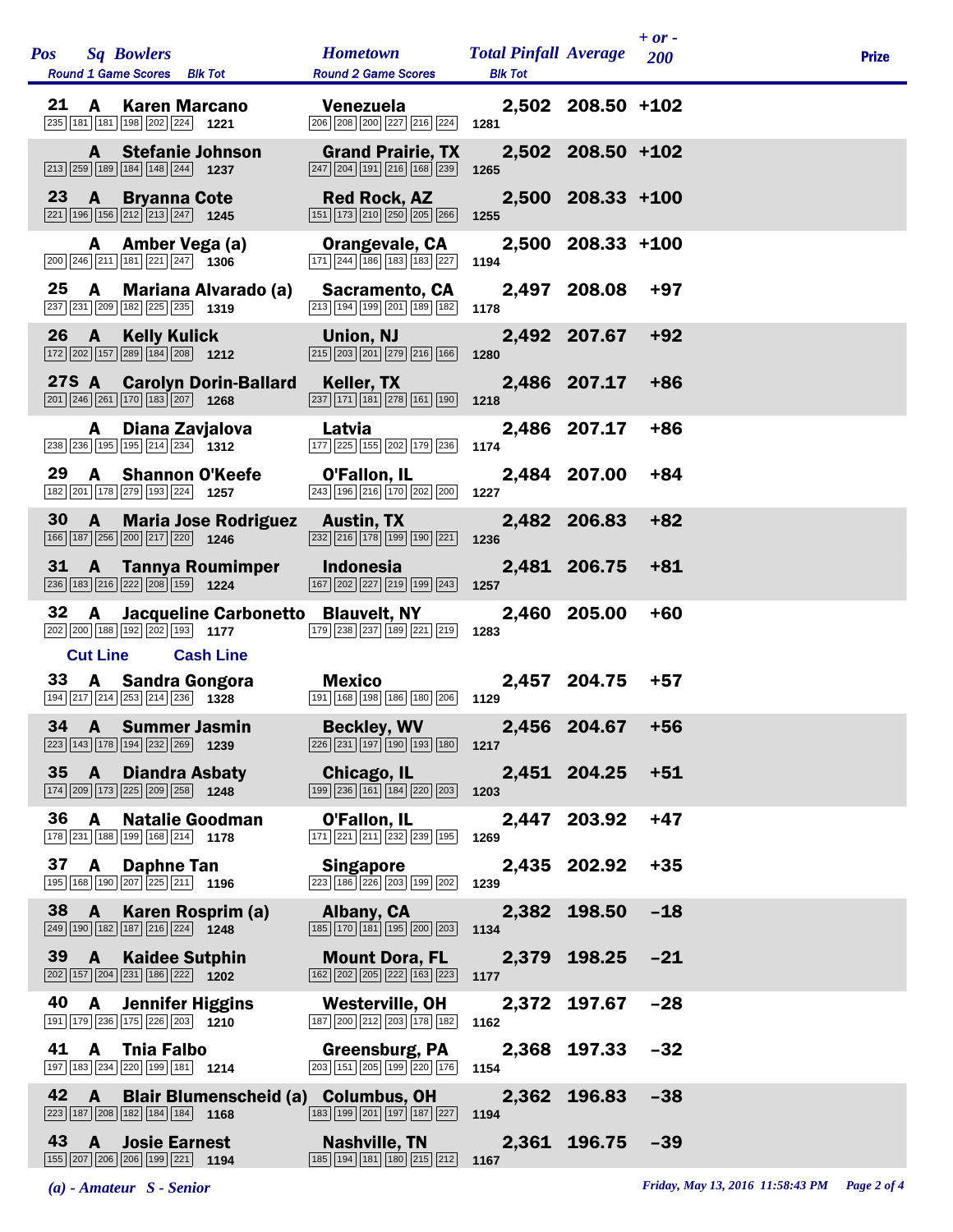| Pos Sq Bowlers<br><b>Round 1 Game Scores</b> Blk Tot                                                                                                            | <b>Hometown</b><br><b>Round 2 Game Scores</b>                                                                                     | <b>Total Pinfall Average</b><br><b>Blk Tot</b> |                   | $+ or -$<br>200 | <b>Prize</b> |
|-----------------------------------------------------------------------------------------------------------------------------------------------------------------|-----------------------------------------------------------------------------------------------------------------------------------|------------------------------------------------|-------------------|-----------------|--------------|
| A Samantha Schaden<br>222 212 195 187 205 203 1224                                                                                                              | <b>Baltimore, MD</b><br>$\boxed{203}$ $\boxed{208}$ $\boxed{179}$ $\boxed{195}$ $\boxed{174}$ $\boxed{178}$                       | 1137                                           | 2,361 196.75      | $-39$           |              |
| 45<br>A Debbie Baerman (a)<br>184 187 195 183 225 192 1166                                                                                                      | Fair Oaks, CA<br>201 201 187 171 201 230 1191                                                                                     |                                                | 2,357 196.42      | $-43$           |              |
| 46<br>$\mathbf{A}$<br><b>Marcia Kloempken (a)</b><br>$\boxed{224}$ $\boxed{216}$ $\boxed{221}$ $\boxed{162}$ $\boxed{176}$ $\boxed{208}$ <b>1207</b>            | Pleasant View, UT 2,351 195.92<br>$\boxed{191}$ $\boxed{194}$ $\boxed{167}$ $\boxed{183}$ $\boxed{222}$ $\boxed{187}$ <b>1144</b> |                                                |                   | $-49$           |              |
| 47<br><b>A</b> Lynda Barnes<br>$\boxed{207}$ $\boxed{214}$ $\boxed{197}$ $\boxed{181}$ $\boxed{221}$ $\boxed{135}$ <b>1155</b>                                  | Double Oak, TX<br>$\boxed{162}$ $\boxed{212}$ $\boxed{192}$ $\boxed{228}$ $\boxed{186}$ $\boxed{211}$ <b>1191</b>                 |                                                | 2,346 195.50      | $-54$           |              |
| 48<br><b>A</b><br><b>Elise Bolton</b><br>165 182 246 211 229 166 1199                                                                                           | <b>Merritt Island, FL</b><br>138 200 192 190 211 202                                                                              | 1133                                           | 2,332 194.33      | $-68$           |              |
| 49<br><b>Erin McCarthy</b><br><b>A</b><br>244 162 202 173 151 244 176                                                                                           | Omaha, NE<br>$\boxed{200}$ $\boxed{204}$ $\boxed{133}$ $\boxed{199}$ $\boxed{258}$ $\boxed{161}$ <b>1155</b>                      |                                                | 2,331 194.25      | -69             |              |
| 50<br>$\mathbf{A}$<br>Kristie Leong (a)<br>$\boxed{183}$ $\boxed{198}$ $\boxed{226}$ $\boxed{156}$ $\boxed{247}$ $\boxed{184}$ $\boxed{194}$                    | Daly City, CA<br>$\boxed{236}$ $\boxed{215}$ $\boxed{221}$ $\boxed{127}$ $\boxed{169}$ $\boxed{168}$                              | 1136                                           | 2,330 194.17      | $-70$           |              |
| 51 A<br><b>Kerry Smith</b><br>$\boxed{203}$ 196 192 212 202 173 178                                                                                             | <b>New Holland, PA</b><br>200 193 225 179 161 189                                                                                 | 1147                                           | 2,325 193.75      | -75             |              |
| 52S A<br><b>Paula Vidad</b><br>181 216 177 191 164 182 1111                                                                                                     | <b>Sun City, CA</b><br>$\boxed{226}$ $\boxed{225}$ $\boxed{190}$ $\boxed{192}$ $\boxed{164}$ $\boxed{212}$                        | 1209                                           | 2,320 193.33      | $-80$           |              |
| 53<br><b>A</b><br>Mary Wells (a)<br>223 171 223 213 220 191 1241                                                                                                | <b>Columbus, OH</b><br>191 194 170 152 174 192                                                                                    | 1073                                           | 2,314 192.83      | $-86$           |              |
| 54<br><b>A</b> Wendy Macpherson<br>$\boxed{195}$ $\boxed{219}$ $\boxed{207}$ $\boxed{189}$ $\boxed{191}$ $\boxed{156}$ <b>1157</b>                              | <b>Henderson, NV</b><br>167 180 207 202 210 188                                                                                   | 1154                                           | 2,311 192.58      | $-89$           |              |
| 55 A Stephanie Martins<br>$\boxed{190}$ $\boxed{223}$ $\boxed{200}$ $\boxed{213}$ $\boxed{167}$ $\boxed{151}$ <b>1144</b>                                       | <b>Brazil</b><br>$\boxed{165}$ $\boxed{199}$ $\boxed{155}$ $\boxed{201}$ $\boxed{194}$ $\boxed{247}$ <b>1161</b>                  |                                                | 2,305 192.08      | $-95$           |              |
| Jessica Lesagonicz<br>A<br>213 191 233 180 180 212 1209                                                                                                         | Atlanta, GA<br>204 186 191 173 165 177                                                                                            | 1096                                           | 2,305 192.08      | $-95$           |              |
| 57S A Robin Romeo<br>156 178 237 206 181 225 1183                                                                                                               | Newhall, CA<br>$\boxed{209}$ $\boxed{155}$ $\boxed{186}$ $\boxed{182}$ $\boxed{176}$ $\boxed{192}$ <b>1100</b>                    |                                                | 2,283 190.25 -117 |                 |              |
| 58 A<br>Nichole Hiraoka (a)<br>$\boxed{200}\boxed{216}\boxed{172}\boxed{200}\boxed{216}\boxed{171}$ 1175                                                        | Daly City, CA<br>$\boxed{180}$ $\boxed{165}$ $\boxed{170}$ $\boxed{168}$ $\boxed{190}$ $\boxed{231}$ <b>1104</b>                  |                                                | 2,279 189.92 -121 |                 |              |
| 59<br><b>Catherine Rawsthorne Tacoma, WA</b><br>$\mathbf{A}$<br>$\boxed{193}$ $\boxed{197}$ $\boxed{165}$ $\boxed{194}$ $\boxed{153}$ $\boxed{224}$ <b>1126</b> | $\boxed{204}$ 157 165 193 234 198 1151                                                                                            |                                                | 2,277 189.75 -123 |                 |              |
| 60<br><b>A</b><br><b>Adrianna Tadielo (a)</b><br>181 166 184 201 172 216 1120                                                                                   | Oakley, CA<br>$\boxed{218}$ $\boxed{217}$ $\boxed{161}$ $\boxed{182}$ $\boxed{176}$ $\boxed{188}$                                 | 1142                                           | 2,262 188.50 -138 |                 |              |
| 61<br><b>Kimberly Power (a)</b><br><b>A</b><br>132 182 175 187 198 157 1031                                                                                     | San Leandro, CA<br>254 193 186 233 186 168                                                                                        | 1220                                           | 2,251 187.58 -149 |                 |              |
| 62<br>$\mathbf{A}$<br><b>Megan Kelly</b><br>226 175 143 180 203 168 1095                                                                                        | Dayton, OH<br>$\boxed{233}\ \boxed{141}\ \boxed{132}\ \boxed{246}\ \boxed{193}\ \boxed{209}$                                      | 1154                                           | 2,249 187.42 -151 |                 |              |
| 63<br>$\mathbf{A}$<br><b>Brittany Tierney (a)</b><br>$\boxed{182}$ $\boxed{222}$ $\boxed{184}$ $\boxed{195}$ $\boxed{181}$ $\boxed{167}$ <b>1131</b>            | <b>Fairfield, CA</b><br>$\boxed{185}$ $\boxed{147}$ $\boxed{165}$ $\boxed{215}$ $\boxed{181}$ $\boxed{222}$                       | 1115                                           | 2,246 187.17 -154 |                 |              |
| 64<br>$\mathbf{A}$<br>Kristin Quah (a)<br>$\boxed{182}\boxed{207}\boxed{214}\boxed{200}\boxed{176}\boxed{210}$ 1189                                             | <b>Singapore</b><br>$\boxed{158}\boxed{146}\boxed{224}\boxed{156}\boxed{188}\boxed{157}$                                          | 1029                                           | 2,218 184.83 -182 |                 |              |
| 65<br><b>A</b> Ashly Galante<br>138 168 219 195 175 182 1077                                                                                                    | Palm Harbor, FL<br>175 183 182 175 244 180                                                                                        | 1139                                           | 2,216 184.67 -184 |                 |              |
| 66S A<br><b>Debbie Ayers</b><br>182 210 179 152 172 215 1110                                                                                                    | La Mesa, CA<br>187 171 225 183 139 177                                                                                            | 1082                                           | 2,192 182.67 -208 |                 |              |